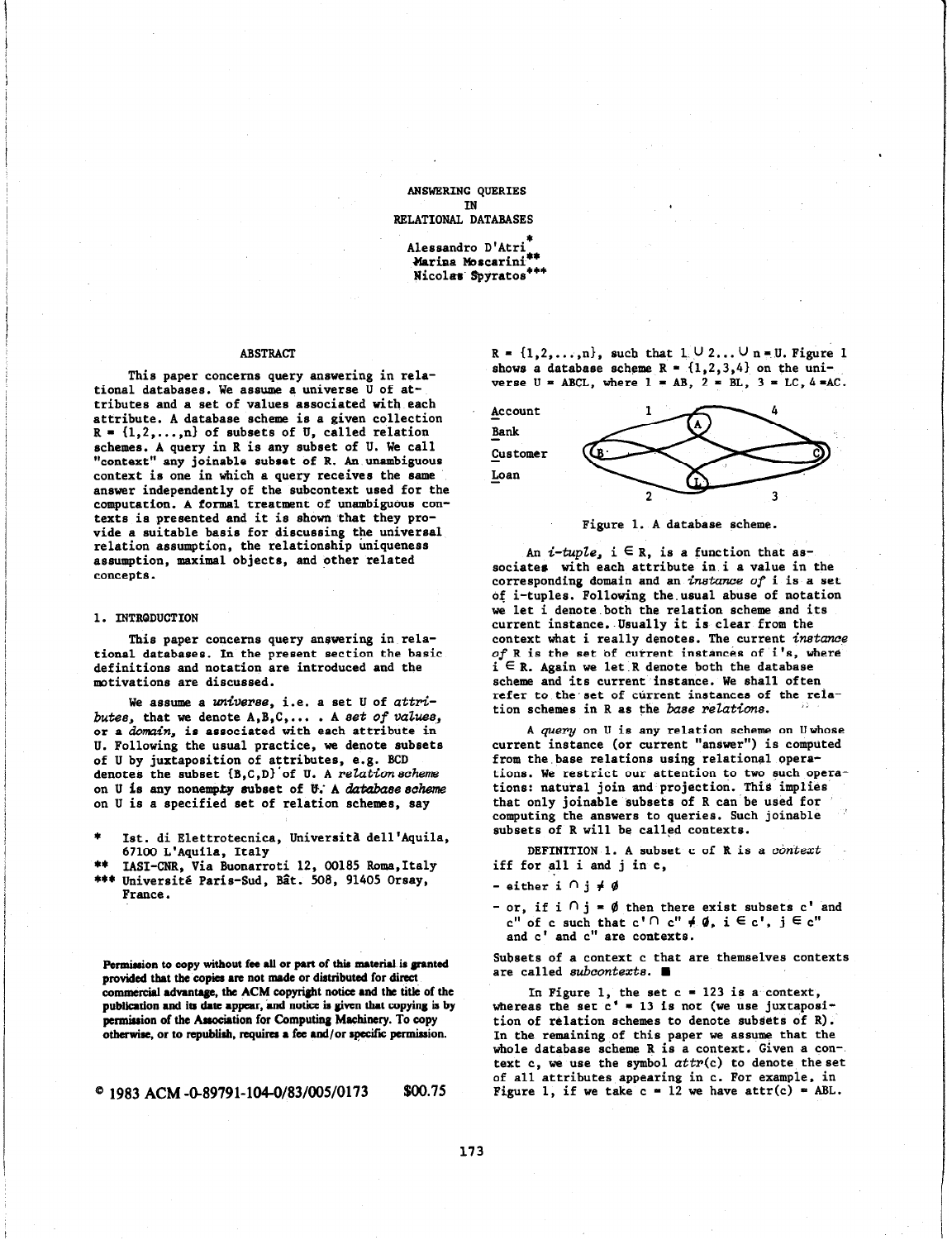DEFINITION 2. Let c be a context of R and let q be a query. We say that q is covered by  $c'(c'')$ vers q) iff  $q \subseteq \text{attr}(c)$ . We denote  $C(q, c)$  the set of all subcontexts of c covering  $q.$ 

To answer a query q we proceed as follows:

- (1) select a context c covering q
- (2) join the relations in c and then project over q, i.e.  $\pi_q$  (\*c). Where "\*c" denotes the

natural join of the base relations in c, and  $\mathbf{u}_\mathbf{q}$ " denotes projection over q.

Let us note that whereas the current answer to q is computed from the base relationsin c, the relation schemes in c provide the interpretation of that answer. For example, consider the query  $q = BC$  in Figure 1. The context  $c = 123$  covers q and therefore it can be used to answer q. The (current) answer to q is the relation  $\pi_q(1*2*3)$ , computed from the base relations 1,2 and 3. The interpretation of the answer, provided by the relation schemes 1,2 and 3, can be worded as follows: "list of banks and customers, such that: each customer has at least one loan in the bank and the bank has at least one account".

A context may also be considered as a view, i.e. as a subset of R used by a user as environment for his queries. Under such an interpretation a desirable property of contexts is unambiguity. That is, once a context c is fixed (by the user or by the system) we would like to have unique answers to all queries covered by c, independently of the subcontext used for computing the answer. Let us see an example. In Figure 1, suppose that we fix. the context  $c = 124$ . The query  $q = CL$  is covered by c and receives as answer the relation  $\pi_q$  (1\*2\*4).

Note that there is no proper subcontext of c covering q. Consider next the query  $q' = BC$ . This query is covered by c and receives as answer the relation  $\pi$  ,(1\*2\*4). But it is also covered by th context  $c^{\tau}=14$ , a subcontext of  $c$ , and receiv as answer the relation  $\pi_q$ , (1\*4). In the absence

of constraints on R, we may have that  $\pi_{q}$ , (1\*4)  $\neq$  $\neq \pi_{q}$ ,(1\*2\*4). That is the answer to q' depends on the subcontext of c used for the computation. Therefore, the context c is ambiguous with respect to 9'.

In the next section a definition of unambiguous context is given and necessary and sufficient conditions for unambiguity are provided.

#### 2. UWAMBIGUOUS CONTEXTS

Unambiguous contexts play a central role in our discussion. So we present first a formal definition.

DEFINITION 3. A context c of a database scheme R is unambiguous  $w.r.t.$  query  $q$ , where  $q \subseteq$  attr(c), iff for every c' in  $C(q,c)$  and for every instance of R we have:  $\pi_q$ (\*c) =  $\pi_q$ (\*c').

A context c is weakly unambiguous iff there exists q such that c is unambiguous w.r.t. q; other wise c is *ambiguou*s.

A context c is unambiguous iff is unambiguous.<br>w.r.t. every  $q \subseteq \text{attr}(c)$ .

An immediate consequence of this definition is.that all subcontexts of an unambiguous context are also unambiguous. Also, if the database scheme R is unambiguous, then every query  $q \subseteq U$  receives a unique answer independently of the context used for computing the answer. In other words the attributes in q are in a "unique relationship" according to the terminology of [2].

First we will consider unambiguity in the case of a scheme without integrity constraints. In order to give a characterization of the set of queries with respect to which the scheme is unambiguous, we need the following definition:

DEFINITION 4. Let c be a context and  $q\subseteq$  attr(c); we say that c is a minimal context w.r.t. q iff there exists no proper subcontext c' of c covering 9. n

THEOREM 1. Let c be a context in a database scheme R without integrity constraints and  $q \subseteq$  attr(c); c is unambiguous w.r.t. q iff c is a minimal context for q. \*

PROOF. The *if part* is trivial. In order to prove the only if part we will show that if there exists a proper subcontext c' of c covering q then c is not unambiguous w.r.t.  $q_{\perp}$  (a contradiction). Let us consider, without loss of generality, a subcontext c' = c - {i}; we will prove that ther exists an instance of R such that  $\pi_q(*c') \geq \pi_q(*c)$ . In particular we define an instance s.t.  $\pi_{q}(*c') \neq \emptyset$ and  $\pi_{q}(*c) = \emptyset$ . Due to the fact that R is a database scheme without integrity constraints an instance of R exists s.t.  $\ast$ c'  $\neq$   $\emptyset$  and the base rel tion i is empty hence  $\pi_{a}(*c) = \emptyset$ . Q.E.D.

In Figure 1, the context  $c = 123$  is ambiguous w.r.t. query BC but it is unambiguous w.r.t; query ABC. Also, the whole of R is ambiguous w.r.t. every query. The following corollaries are immediate consequences of Theorem 1.

COROLLARY 1. Let c be a context in database scheme R without integrity constraints; c is weakly unambiguous iff c is a minimal context w.r.t. attr(c).

COROLLARY 2. Let c be a context in a database scheme R without integrity constraints; c is unambiguous iff c is a singleton.

It follows from Corollary 1 that every nonreduced context is ambiguous. (A context is reduced if it does not contain relation schemes i and j such that  $i \subseteq j$ . It follows from Corollary 2 that database schemes without integrity constraints allow only intrarelational queries to be answered unambiguously(i.e. queries whose context is a single relation scheme of R).

We proceed now to see how our concept of unambiguity is related to the concept of acyclicity. The concept of acyclic database schemes has been<br>introduced in [4] and several properties of and several properties of such schemes have been studied in the literature. In  $[3]$  and  $[6]$  properties of a particular kind of acyclicity the y-acyclicity, have been discussed. We recall briefly the definition. Let c be a context in a database scheme. We say that c is  $\gamma$ -cyclic iff there exists:

(1) a subcontext  $c'$  of  $c$  that contains a pair of relation schemes i,j and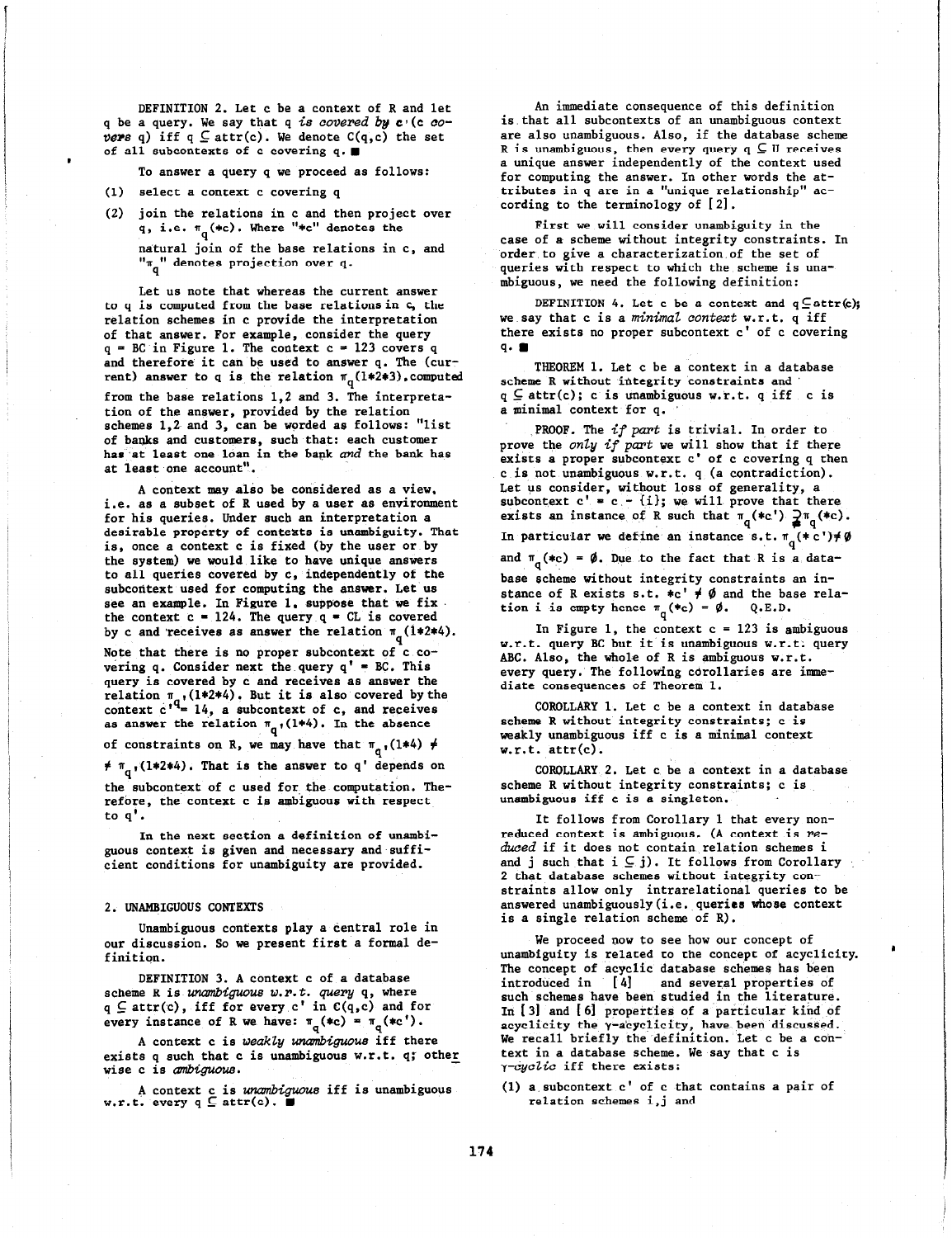- (2) a relation scheme k in c not belonging to c' that contains a pair A,B of attributes such that:
	- A is in i but in no other relation scheme of c'
	- B is in j but in no other relation scheme of c'.

A context c is said  $\gamma$ -acyclicif it is not  $\gamma$ -cyclic.

For instance, in the database scheme of Figure 2, the contexts 1245 and 135 are  $\gamma$ -acyclic, whereas the contexts 123 and 2345 are  $\gamma$ -cyclic.



Figure 2. database scheme with  $\gamma$ -acyclic and y-cyclic contexts.

THEOREM 2. Let  $c$  be a  $\gamma$ -acyclic context in a database scheme without integrity constraints; c is weakly unambiguous iff c is reduced.

PROOF. The only if part trivially follows from Corollary 1. In order to prove the  $if$  part let us suppose that c is reduced and that it is not a minimal context w.r.t. attr(c) [hence  $|c| > 3$ ]. Then there exists a relation scheme i such that  $c$ - $\{i\}$  is a context w.r.t.  $attr(c)$ . Since c is reduced, the is no j  $\neq$  i such that i  $\subseteq$  j. Hence there are at tributes A and B in i and relation schemes k and m in c such that:

i) A is in k and A is not in m

ii) B is in m and B is not in k.

It follows that c is a  $\gamma$ -cyclic context, a contradiction, and this completes the proof of the theorem. Q.E.D.

Let us consider now unambiguity in a database scheme with integrity constraints. The existence of constraints may turn an ambiguous context to an unambiguous one. For instance, the context  $c = 124$ of Figure 1, is ambiguous w.r.t. query BC, when there is no constraint. If we introduce the constraint  $\pi_B(1) \subseteq \pi_B(2)$  then the context c becomes unambiguous w.r.t. query BC. In particular we are interested in the following question: under what condition a set of integrity constraints guarantees the unambiguity of a given context.

A desirable property of a database instance especially interesting with respect to query answering is the global consistency  $(*)$ . In [1] an algorithm is described that provides a "minimal" query weakly equivalent with a given query (that is the answers to such queries are equal if they are computed from a globallyconsistent instance). However if we consider the global consistency as a constraint, we can see that this constraint is not sufficient to guarantee the unambiguity of a scheme, as it is shown in the following example.

Let  $R = 1234$  be a database scheme where  $1 = ABC$ ,  $2 = ABD$ ,  $3 = BCE$  and  $4 = DE$ . Suppose that for every instance of R the set of relations (1,2,3) is globally consistent. Then the instance given in Figure 3 is a legal instance of R, but  $\pi_{\text{AC}}(1)$   $\neq$   $\pi_{\text{AC}}(2*3)$ ; so the context c = 123 is not unambiguous w.r.t. query AC.

| $A$ $B$ $C$ |            |  |           | $A$ B D B $C$ E D E |  |
|-------------|------------|--|-----------|---------------------|--|
|             | al $b1 c2$ |  |           | albldl blclel dle2  |  |
|             | a2 b1 c1   |  |           | a2 b1 d1 b1 c2 e1   |  |
|             |            |  | Figure 3. |                     |  |

We introduce now a stronger concept of consistency and we prove that it provides a necessary and sufficient condition for the unambiguity of a context; then we will relate this concept to the global consistency and pairwise consistency(\*) concepts.

DEFINITION 5. A context c is consistent  $w.r.t.$ *query* q, where  $q \subseteq$  attr(c), iff for every i in c and for every subcontext  $c'$  of  $c-[i]$ , such that  $c'$ covers q and p  $\triangle$  i  $\cap$  attr(c')  $\neq$   $\emptyset$ , we have  $\texttt{\texttt{m}}_{\texttt{m}}(\texttt{\texttt{*c}}^{\texttt{t}})$   $\subsetq \texttt{\texttt{m}}_{\texttt{m}}(\texttt{i})$  for every instance of R. A contex c is weakly consistent iff there exists a query q such that c is consistent w.r.t. q; c is consistent iff c is consistent w.r.t. every query  $q \nsubseteq \text{attr}(c)$ .

LEMMA 1. Let c be a context, consistent w.r.t. query q, and let c' be a subcontext of c covering q. Then:

(1) c' is consistent w.r.t. q

(2)  $\pi_{q}(*c') = \pi_{q}(*c) \cdot \blacksquare$ 

PROOF. We shall prove the lemma assuming that  $c' = c - \{i\}$ , for some i in c. Then, in order to prove the lemma for an arbitrary  $c'$ , all we have to do is to remove the members of c-c', one by one, in a judicious way, so that what is left in each step is a single context. For example, if  $c = 12345$ and  $c' = 23$  (see Figure 4) then we shall remove



the members of  $c-c' = 145$ , in one of the following orderings: (1,5,4), (5,1,4), or (5,4,1)

(1) Let  $c' = c - \{i\}$ . If  $|c'| = 1$  then c' is con-

(\*) A database instance R is pairwise consistent iff for all pairs i,j in R we have:  $\pi_i \cap j$  $= \pi_i \cap i^{(j)}$ .

<sup>(\*)</sup> G20baZ Consistencywas introduced in [ll] in order to characterize database instances R enjoying the following property; there exists a "universal relation" such that all.relations in R are obtained by projection from the universal relation.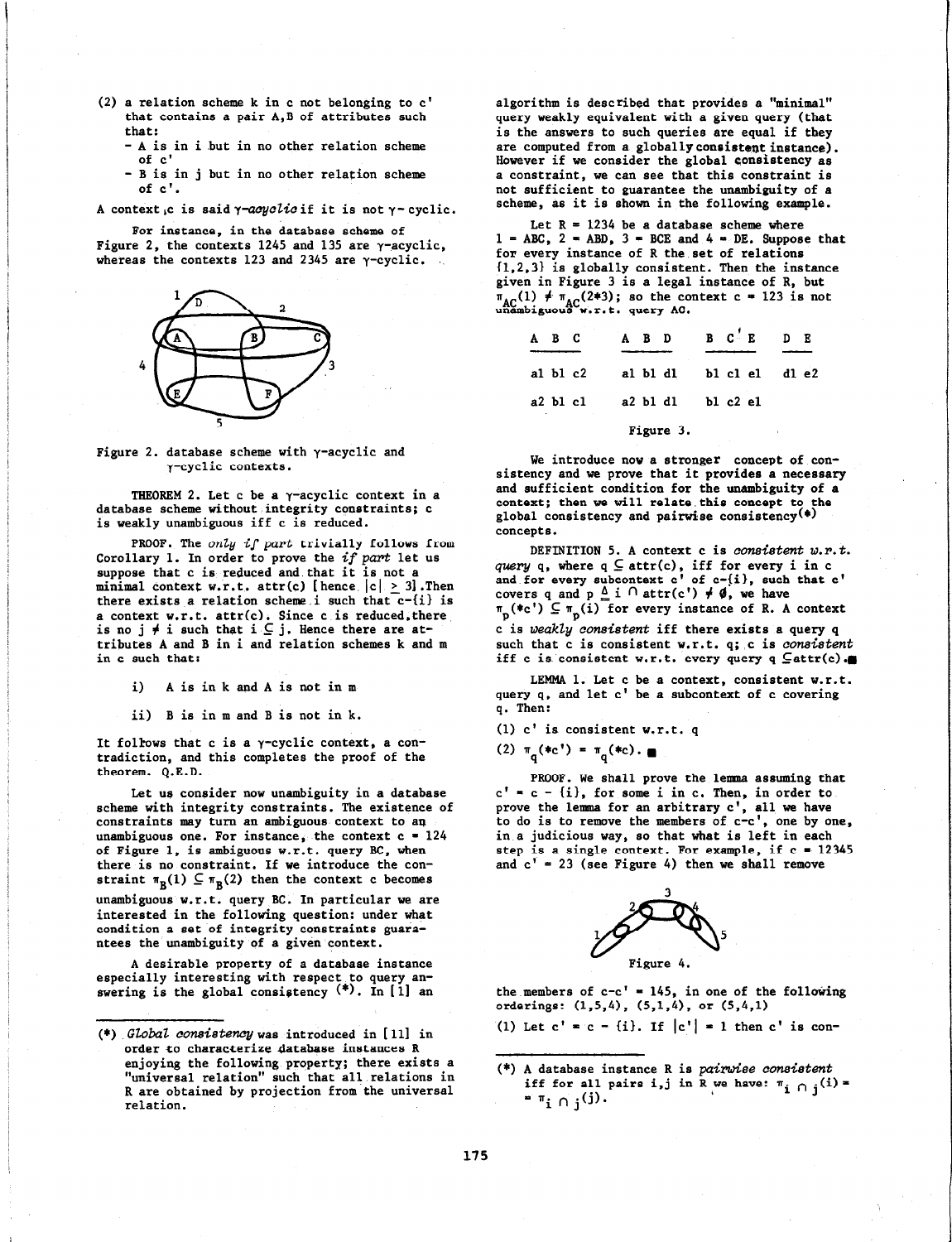sistent. Suppose then that  $|c'| > 1$  and that  $c'$  is not consistent w.r.t. q. It follows from Definition 5 that there exist j in  $c'$ , a subcontext  $c_1$ of c' - {j) covering q and an instance of R such that:  $\pi_{n}$  (\*c<sub>1</sub>)  $\mathcal{L}$   $\pi_{n}$  (j), where  $p_{1} = j \cap \text{attr}(c_{1})$ . As  $r_1$  p<sub>1</sub> c is consistent w.r.t. q and  $c_1$  is a subcontext of c - {j}, it follows that:  $\pi$  (\*c,)  $\subseteq$   $\pi$  (j 1 for every instance of R, a contradiction. Therefore c' is consistent w.r.t. q. (2) It is enough to show that:  $(*c') = \pi_{attr(c')}(*_c)$ for every instance of R. As c is consistent w.r.t. q, it follows that: for every  $i \in c$  and for every subcontext  $c'$  of  $c - \{i\}$  covering q and such that  $p = i \cap \text{attr}(c') \neq \emptyset$ , we have  $\pi_p(*c') \subseteq$  $\subseteq \pi_n(i)$  for every instance of R. Therefore,

 $(*c') = \pi_{attr(c')}(*(c' \cup \{i\})) = \pi_{attr(c')}(*(c), \text{for})$ every instance of R. Q.E.D.

It follows from the corresponding definitions that every context which is unambiguous w.r.t. a given query q is also consistent w.r.t. q. It follows from Lemma 1 that the inverse also holds, i.e. every context which is consistent w.r.t. a given query q is also unambiguous w.r.t. q. Hence the following theorem and corollaries state that consistency is a necessary and sufficient condition for a context to be unambiguous.

THEOREM 3. Let c be a context and q a query covered by c; c is unambiguous w.r.t. q iff c is consistent w.r.t. q.

COROLLARY 3. A context c is weakly unambiguous iff c is weakly consistent.

COROLLARY 4. A context c is unambiguous iff c is consistent.

But to verify that a given context c is unambiguous, one has to consider all queries covered by c, i.e. all subsets of attr(c). In what follows we show that there is a way to verify unambiguity of c by examining only a proper subset of the set of queries covered by c.

THEOREM 4. Let c be a context; c is consistent (hence unambiguous) iff for every i in c and for every subcontext c' of c-(i), such that  $p \stackrel{\Delta}{=} i \bigcap \text{attr}(c') \neq \emptyset$ , we have  $\pi_{p}(\ast c') = \pi_{p}(i)$ , for every instance of R.

PROOF. The *if part* is trivial. Only if part. Since  $c$  is consistent it follows from Definition 5 that for every  $i \in c$  and for every subcontext c' of  $c - i$ ), such that  $p \triangleq i \cap \text{attr}(c') \neq \emptyset$ , we have:

a)  $\pi_{p}(*c') \subseteq \pi_{p}(i)$  for every instance of R.

Furthermore, from Lemma 1 we know that for every  $i \in c$  and for every subcontext  $c'$  of  $c$ - $\{i\}$ , such that  $p \leq i \cap \text{attr}(c') \neq \emptyset$ , we have:

b)  $i = \pi_i(*(c' \cup \{i\})),$  for every instance of R.

Since b) implies that  $\pi_p(i) \subseteq \pi_p(*c')$ , the theorem is proved. Q.E.D.

We will relate now the concept of unambiguity

with the concept of pairwise and global consistency of a relational database.

It follows from Theorem 4 that unambiguity of a context implies global consistency of all its instances. But the example of Figure 3 shows that the reverse implication is not always true. In fact, it is shown in  $[6]$  that  $\gamma$ -acyclicity is a necessary and sufficient condition for the following statement to be true: if a database instance is globally consistent then it satisfies the "relationship uniqueness assumption" [2]. As mentioned earlier this assumption simply means that the database scheme R is unambiguous. Furthermore, in [5] it is shown that global consistency is equivalent to pairwise consistency if and only if the database scheme is acycli Therefore we can state the following proposition:

PROPOSITION 1. Let c be a contaxt. Then

- i) c is unambiguous  $\Rightarrow$  c is globally consistent  $\Rightarrow$  c is pairwise consistent
- ii) c is acyclic iff: c is pairwise consistent\*cis globally consistent
- iii) c is y-acyclic iff:

c is globally consistent  $\Rightarrow$  c is unambiguous.

where a context c is said pairwise (resp. globally consistent) iff every instance of c is pairwise consistent (resp. globally consistent).

#### 3. ANSWERING QUERIES IN AMBIGUOUS CONTEXTS

In this section we discuss query answering in ambiguous contexts. For instance, how do we answer query BC in the context  $c = 1234$  of Figure 1. A possible approach is that the system or the designer provides .a unique "interpretation", i.e. a unique context, for the query. Osborn in [10] suggests that when different answers can be obtained by different join sequences (i.e. by different subcontexts), then the union of all valid answers be given as the unique answer. Following this suggestion, query BC in Figure 1 receives as unique answer all pairs of banks and customers such that the customer has either a loan or an account in the bank.

Maier and Ullman in [9] use functional and multivalued dependencies in order to identify a set of contexts that they call "maximal objects". Using these maximal objects they answer a query q as follows. One answer to q is computed from each maximal object covering q. The union of the answers thus computed is the answer to q. The problem is that, in the absence of constraints, this method may not produce an apswer at all! Indeed, in our previous example of query BC (without integrity constraints) the method produces four maximal objects, namely the four relations themselves. As BC is not contained in any of these maximal objects, there is no way to answer BCI

- (\*) Let us recall that a context c is acyclic iff c can be reduced to the empty set by a sequence of the following operations:
	- (i) delete an attribute if it belongs to only one relation scheme
	- (ii) delete a relation scheme i if i is empty or if there exists another relation scheme

.

containing i.<br>Other equivalent definitions can be foundin